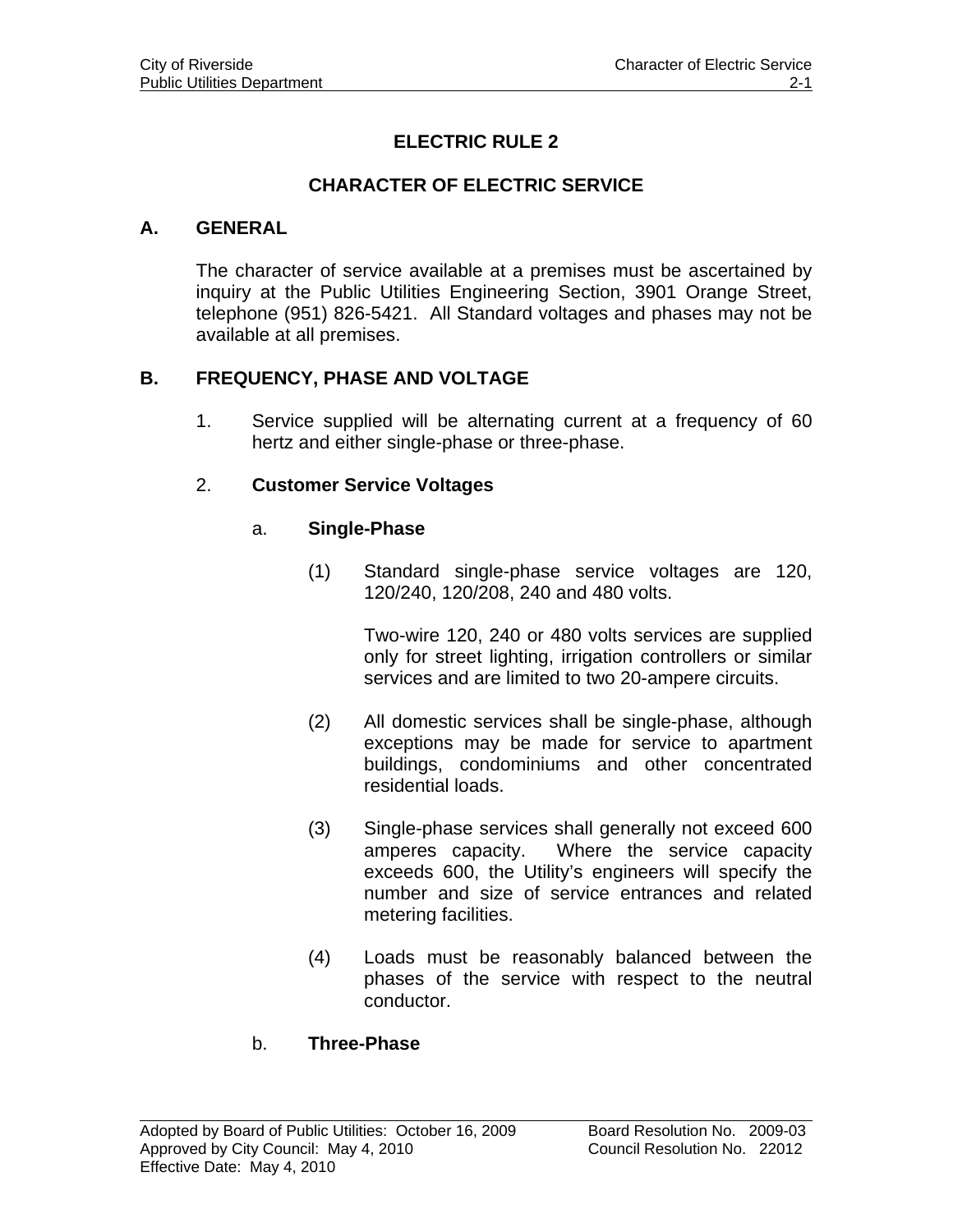- (1) Standard three-phase secondary service voltages are 120/208, and 277/480 volts. 120/240 and 2400/4160 volt service may be available at the Utility's discretion. Load connected to three-phase services shall be reasonably balanced between phases and in respect to the neutral for 120/240 volt services.
- (2) The maximum demand allowed is 1,000 kVA for 120/208 or 120/240, 3,000 kVA for 277/480 and 6,000 kVA for 2400/4160 volts.
- (3) Three-phase service is generally not available in single family residential areas.
- (4) Three-phase primary service at 6930/12000 volts will be provided only when the size or special character of the load, or the location warrants furnishing such service as determined by the Utility.

## **C. UNDERGROUND SERVICE MANDATORY**

Installation of electrical distribution service facilities for all new, relocated or rebuilt residential, commercial and industrial services shall be underground unless otherwise determined by the Utility.

# **D. MOTOR PROTECTION AND EQUIPMENT**

- 1. The Customer is responsible for the protection of motors and other equipment against both momentary and sustained outages and loss of 1 or 2 phases.
- 2. Three-phase motors driving elevators, hoists, tramways, cranes, conveyors, or other equipment, which would create a hazard to life in the event of uncontrolled reversal of motor rotation, shall be provided with reverse phase and open phase protection to disconnect completely the motors from the line in the event of phase reversal or loss of one phase.
- 3. Wind machines thermostatically controlled with automatic reclosing switches must be equipped with time-delay devices at the Customer's expense, to permit the required adjustment of the time of reclosure after interruption of service. The time-delay device must be a relay or other type of equipment that can be set to delay with various time intervals the reclosing of the automatic switches so as to stagger the reconnection of the load on the Utility's system.